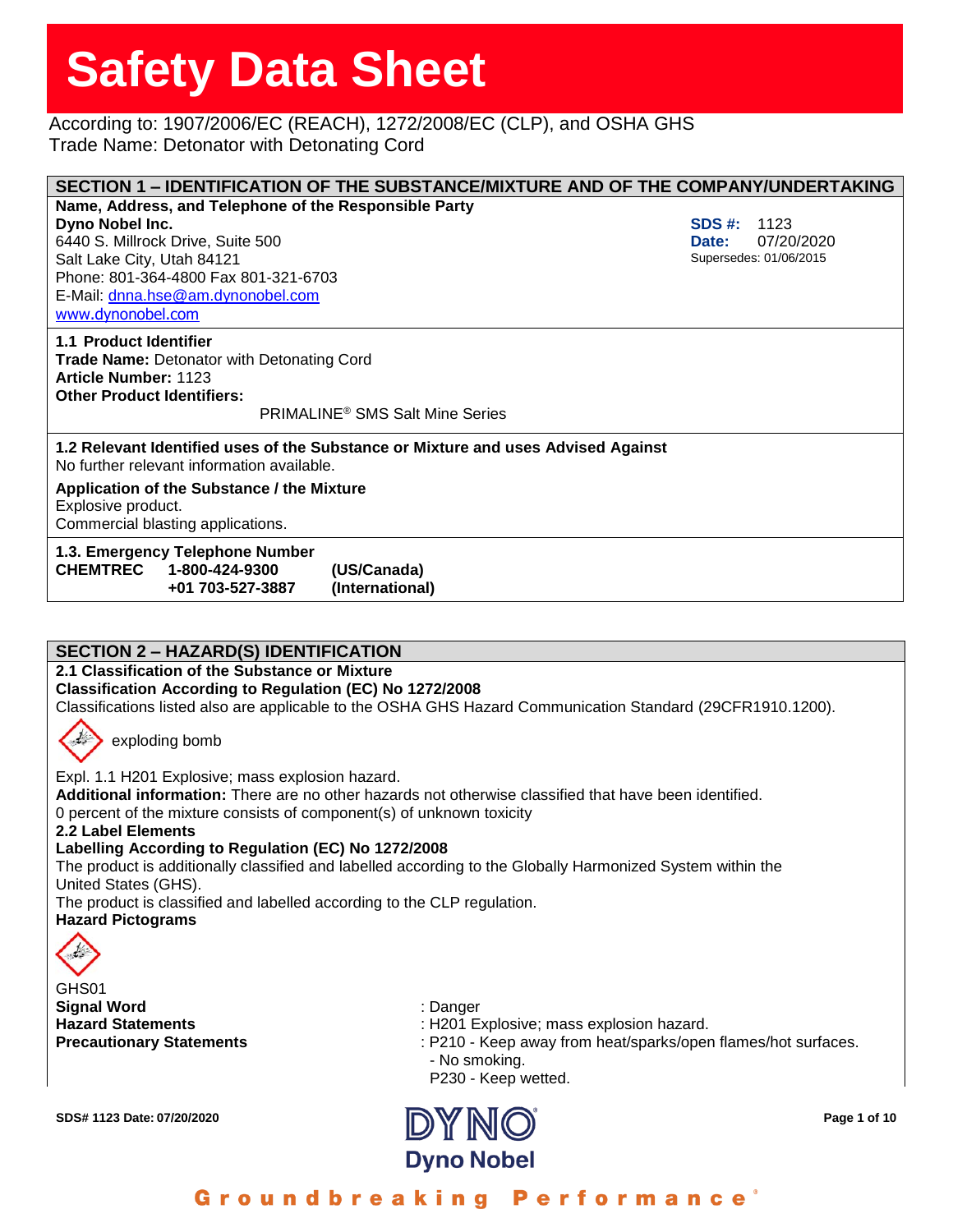# According to: 1907/2006/EC (REACH), 1272/2008/EC (CLP), and OSHA GHS Trade Name: Detonator with Detonating Cord

|                                                                                                                                    | P250 - Do not subject to grinding/shock/friction.                                                                  |  |
|------------------------------------------------------------------------------------------------------------------------------------|--------------------------------------------------------------------------------------------------------------------|--|
|                                                                                                                                    | P280 - Wear protective gloves/protective clothing/eye                                                              |  |
|                                                                                                                                    | protection/face protection.                                                                                        |  |
|                                                                                                                                    | P240 - Ground/bond container and receiving equipment.                                                              |  |
|                                                                                                                                    | P373 - DO NOT fight fire when fire reaches explosives.                                                             |  |
|                                                                                                                                    | P370+P380 - In case of fire: Evacuate area.                                                                        |  |
|                                                                                                                                    | P372 - Explosion risk in case of fire.                                                                             |  |
|                                                                                                                                    | P401 - Store in accordance with local/regional/national/international                                              |  |
|                                                                                                                                    | regulations.                                                                                                       |  |
|                                                                                                                                    | P501 - Dispose of contents/container in accordance with                                                            |  |
|                                                                                                                                    | local/regional/national/international regulations.                                                                 |  |
| <b>Hazard Description</b>                                                                                                          |                                                                                                                    |  |
| <b>WHMIS-Symbols</b>                                                                                                               | : Explosive products are not classified under WHMIS.                                                               |  |
| <b>NFPA Ratings (scale 0 - 4)</b>                                                                                                  | : Not available.                                                                                                   |  |
| HMIS-Ratings (scale 0 - 4)                                                                                                         | : Not available.                                                                                                   |  |
| <b>HMIS Long Term Health Hazard Substances</b>                                                                                     |                                                                                                                    |  |
| 7778-74-7<br>potassium perchlorate                                                                                                 |                                                                                                                    |  |
| 2.3 Other Hazards                                                                                                                  |                                                                                                                    |  |
| <b>Results of PBT and vPvB Assessment</b>                                                                                          |                                                                                                                    |  |
| <b>PBT</b>                                                                                                                         | : Not applicable.                                                                                                  |  |
| <b>vPvB</b>                                                                                                                        | : Not applicable.                                                                                                  |  |
| Explosive Product Notice: PREVENTION OF ACCIDENTS IN THE USE OF EXPLOSIVES - The prevention of                                     |                                                                                                                    |  |
| accidents in the use of explosives is a result of careful planning and observance of the best known practices. The                 |                                                                                                                    |  |
| explosives user must remember that he is dealing with a powerful force and that various devices and methods have been              |                                                                                                                    |  |
| developed to assist him in directing this force. He should realize that this force, if misdirected, may either kill or injure both |                                                                                                                    |  |
| him and his fellow workers.                                                                                                        |                                                                                                                    |  |
|                                                                                                                                    | MARNING - All evologives are dangerous and must be carefully bandled and used following approved safety procedures |  |

WARNING - All explosives are dangerous and must be carefully handled and used following approved safety procedures either by or under the direction of competent, experienced persons in accordance with all applicable federal, state, and local laws, regulations, or ordinances. If you have any questions or doubts as to how to use any explosive product, DO NOT USE IT before consulting with your supervisor, or the manufacturer, if you do not have a supervisor. If your supervisor has any questions or doubts, he should consult the manufacturer before use.

#### **SECTION 3 – COMPOSITION/INFORMATION ON INGREDIENTS**

#### **3.1 Mixtures**

**Description:** Mixture of substances listed below with nonhazardous additions.

Some delay periods may contain potassium perchlorate. Those that do contain between from about 4 to a maximum of approximately 60 mg perchlorate per detonator.

| Dangerous components:                                             |                                                                 |
|-------------------------------------------------------------------|-----------------------------------------------------------------|
| CAS: 78-11-5                                                      | pentaerythritol tetranitrate (PETN)                             |
| EINECS: 201-084-3<br>Index number: 603-035-00-5                   | Unst. Expl., H200                                               |
| CAS: 7778-74-7<br>EINECS: 231-912-9<br>Index number: 017-008-00-5 | potassium perchlorate                                           |
|                                                                   | $\mathcal{O}$ Ox. Sol. 1, H271<br>$\Diamond$ Acute Tox. 4, H302 |
|                                                                   |                                                                 |

**Additional Information:** For the listed ingredients, the identity and exact percentages are being withheld as a trade secret. For the wording of the listed risk phrases refer to section 16.

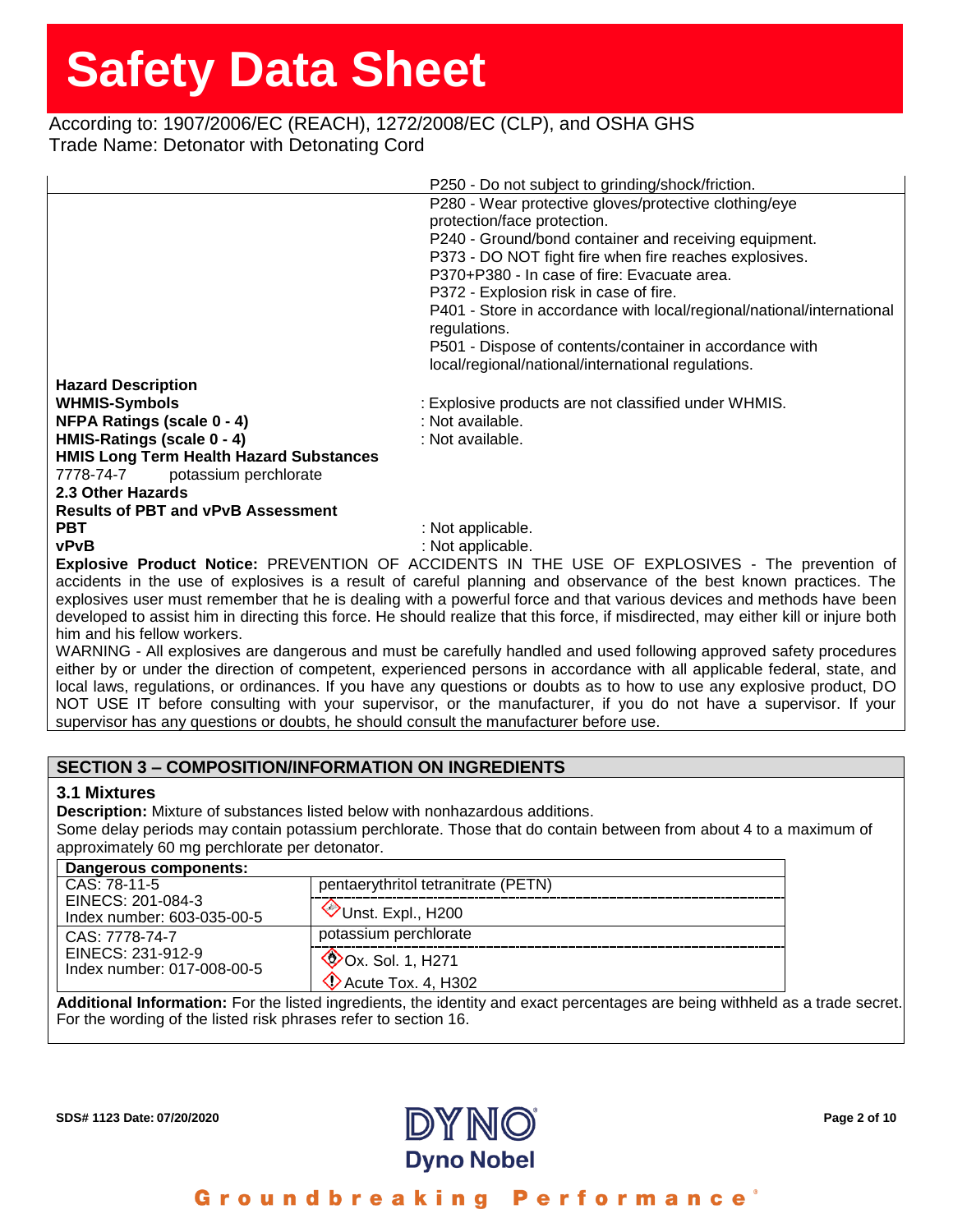# According to: 1907/2006/EC (REACH), 1272/2008/EC (CLP), and OSHA GHS

Trade Name: Detonator with Detonating Cord

# **SECTION 4 – FIRST AID MEASURES**

#### **4.1 Description of First Aid Measures**

**General Information:** Immediately remove any clothing soiled by the product.

Symptoms of poisoning may even occur after several hours; therefore medical observation for at least 48 hours after the accident.

**After Inhalation:** Unlikely route of exposure.

Supply fresh air; consult doctor in case of complaints.

**After Skin Contact:** Generally the product does not irritate the skin.

Wash with soap and water.

If skin irritation is experienced, consult a doctor.

**After Eye Contact:** Remove contact lenses if worn.

Rinse opened eye for several minutes under running water. If symptoms persist, consult a doctor.

**After Swallowing:** Rinse out mouth and then drink plenty of water.

Do not induce vomiting; call for medical help immediately.

**4.2 Most Important Symptoms and Effects, Both Acute and Delayed**

Blast injury if mishandled.

#### **Hazards**

Danger of blast or crush-type injuries.

Harmful if swallowed.

Danger of disturbed cardiac rhythm.

#### **4.3 Indication of Any Immediate Medical Attention and Special Treatment Needed**

Medical supervision for at least 48 hours.

Product may produce physical injury if mishandled. Treatment of these injuries should be based on the blast and compression effects.

### **SECTION 5 – FIRE-FIGHTING MEASURES**

#### **5.1 Extinguishing Media**

**Suitable Extinguishing Agents:** DO NOT FIGHT FIRE WHEN FIRE REACHES EXPLOSIVES.

**For Safety Reasons Unsuitable Extinguishing Agents:** None.

#### **5.2 Special Hazards Arising from the Substance or Mixture**

DO NOT ATTEMPT TO FIGHT FIRES INVOLVING EXPLOSIVE MATERIALS. Evacuate all personnel to a predetermined safe location, no less than 2,500 feet in all directions. Can explode or detonate under fire conditions. Burning material may produce toxic vapors. It is recommended that users of explosives material be familiar with the Institute of Makers of Explosives Safety Library publications.

Explosive; mass explosion hazard.

#### **5.3 Advice for Firefighters**

**Protective Equipment:** Wear self-contained respiratory protective device.

Wear fully protective suit.

#### **Additional Information**

Flammability Classification: (defined by 29 CFR 1910.1200) Explosive. Can explode under fire conditions. Individual devices will randomly explode. Mass explosion of multiple devices is possible under certain conditions. Burning material may produce toxic and irritating vapors. In unusual cases, shrapnel may be thrown from exploding devices under containment. See 2012 Emergency response Guidebook for further information.

### **SECTION 6 – ACCIDENTAL RELEASE MEASURES**

**6.1 Personal Precautions, Protective Equipment and Emergency Procedures** Remove persons from danger area. Ensure adequate ventilation Wear protective clothing. Protect from heat. Evacuate area. Isolate area and prevent access.

**SDS# 1123 Date: 07/20/2020 Page 3 of 10**

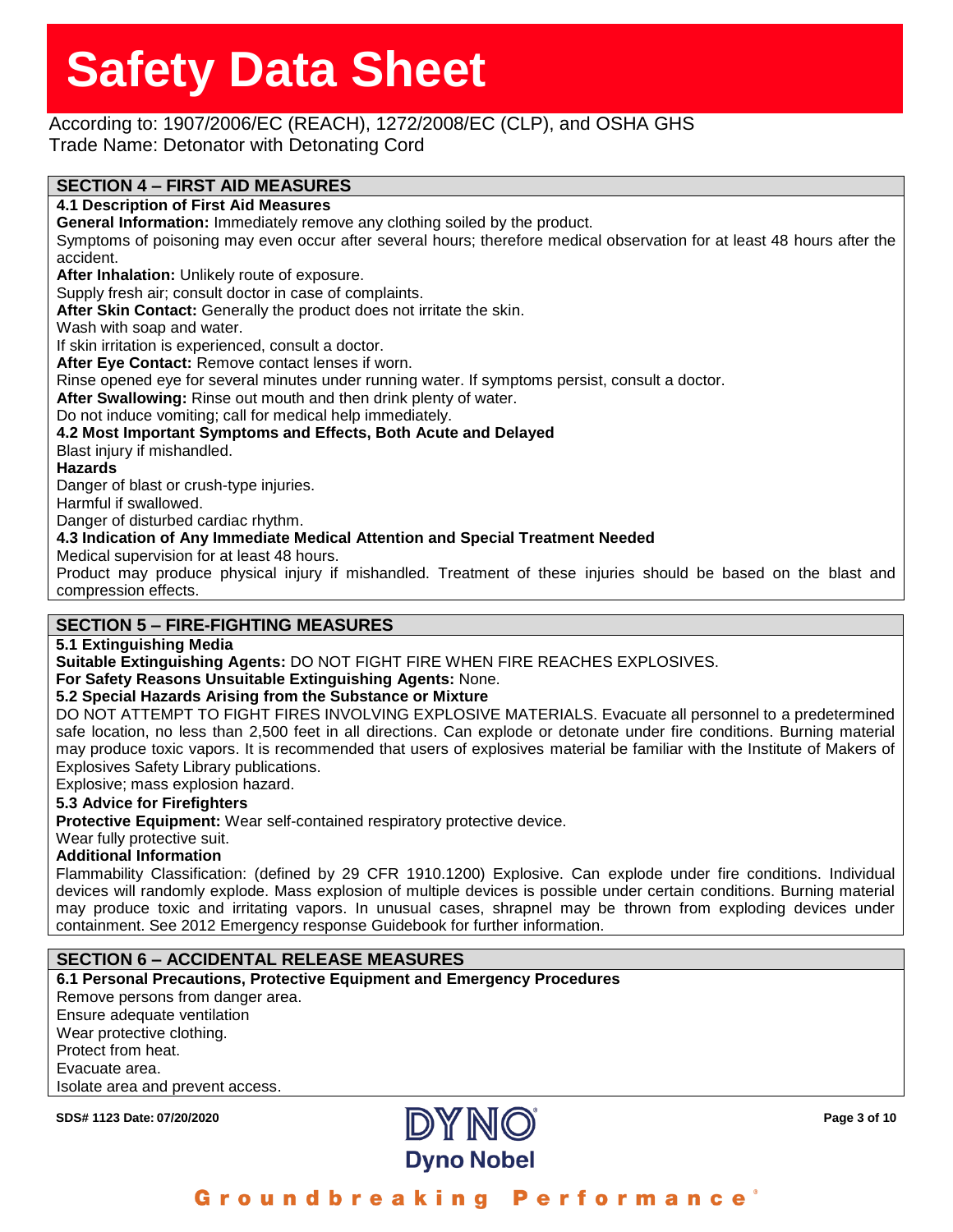# According to: 1907/2006/EC (REACH), 1272/2008/EC (CLP), and OSHA GHS

Trade Name: Detonator with Detonating Cord

#### **6.2 Environmental Precautions** No special measures required. **6.3 Methods and Material for Containment and Cleaning Up** Pick up mechanically. Send for recovery or disposal in suitable receptacles. Dispose unusable material as waste according to item 13. **6.4 Reference to Other Sections** See Section 7 for information on safe handling. See Section 8 for information on personal protection equipment. See Section 13 for disposal information.

# **SECTION 7 – HANDLING AND STORAGE**

### **7.1 Precautions for Safe Handling**

Open and handle receptacle with care.

Handle with care. Avoid jolting, friction and impact.

Use only in well ventilated areas.

Do not subject to grinding/shock/friction.

**Information About Fire - and Explosion Protection:** Protect from heat. Prevent impact and friction. Emergency cooling must be available in case of nearby fire.

**7.2 Conditions for Safe Storage, Including Any Incompatibilities**

**Storage:**

**Requirements to be Met by Storerooms and Receptacles:** Store in a cool location.

Avoid storage near extreme heat, ignition sources or open flame.

**Information About Storage in One Common Storage Facility:** Store away from foodstuffs.

**Further Information About Storage Conditions:** Store under lock and key and with access restricted to technical experts or their assistants only. Keep away from heat.

**7.3 Specific End Use(s):** No further relevant information available.

# **SECTION 8** – **EXPOSURE CONTROLS/PERSONAL PROTECTION**

**Additional Information About Design of Technical Facilities:** No further data; see item 7.

#### **8.1 Control Parameters**

**Ingredients with Limit Values that Require Monitoring at the Workplace:** The product does not contain any relevant quantities of materials with critical values that have to be monitored at the workplace.

**DNELs:** No further relevant information available.

**PNECs:** No further relevant information available.

**Additional Information:** The lists valid during the making were used as basis.

### **8.2 Exposure Controls**

**Personal Protective Equipment:**

**General Protective and Hygienic Measures:** The usual precautionary measures are to be adhered to when handling chemicals.

Keep away from foodstuffs, beverages and feed.

Immediately remove all soiled and contaminated clothing.

Wash hands before breaks and at the end of work.

Avoid contact with the eyes and skin.

**Respiratory Protection:** Not required under normal conditions of use.

Respiratory protection may be required after product use.

**Protection of Hands:** Wear gloves for the protection against mechanical hazards according to NIOSH or EN 388.

**Material of Gloves:** The selection of the suitable gloves does not only depend on the material, but also on further marks of quality and varies from manufacturer to manufacturer. As the product is a preparation of several substances, the resistance of the glove material cannot be calculated in advance and has therefore to be checked prior to the application.

**SDS# 1123 Date: 07/20/2020 Page 4 of 10**



Groundbreaking Performance'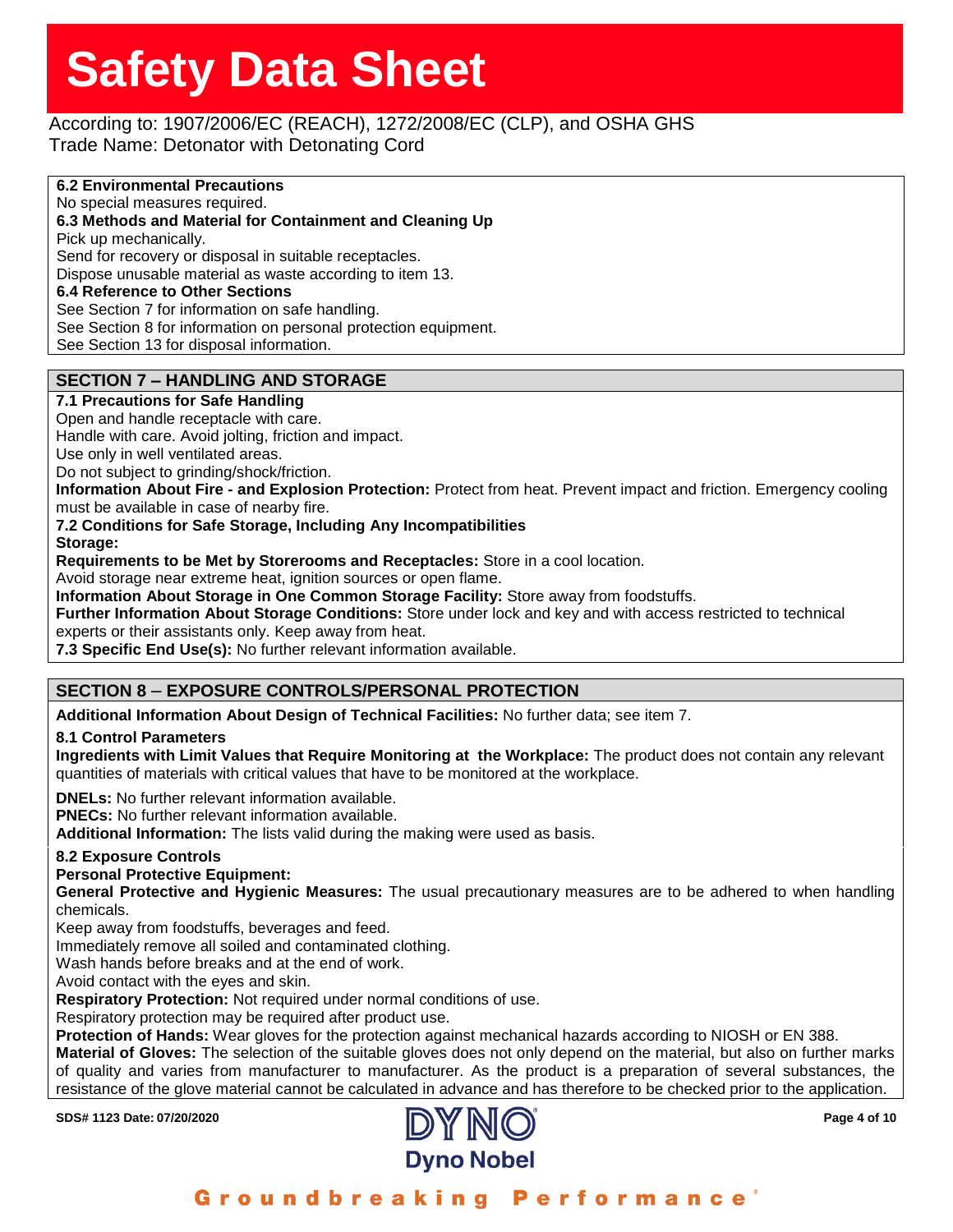# According to: 1907/2006/EC (REACH), 1272/2008/EC (CLP), and OSHA GHS Trade Name: Detonator with Detonating Cord

**Penetration Time of Glove Material:** The exact break through time has to be found out by the manufacturer of the protective gloves and has to be observed.

#### **Eye Protection:**



Safety glasses

Face protection **Body Protection:** Impervious protective clothing **Limitation and Supervision of Exposure into the Environment:** No further relevant information available. **Risk Management Measures:** Organizational measures should be in place for all activities involving this product.

#### **SECTION 9 – PHYSICAL AND CHEMICAL PROPERTIES**

| 9.1 Information on Basic Physical and Chemical Properties |  |                                                                          |
|-----------------------------------------------------------|--|--------------------------------------------------------------------------|
| <b>General Information</b>                                |  |                                                                          |
| Appearance                                                |  |                                                                          |
| <b>Form</b>                                               |  | Solid material                                                           |
| <b>Colour</b>                                             |  | According to product specification                                       |
| Odour                                                     |  | Characteristic                                                           |
| <b>Odour Threshold</b>                                    |  | Not determined.                                                          |
| pH-Value                                                  |  | Not applicable.                                                          |
| <b>Change in Condition</b>                                |  |                                                                          |
| <b>Melting point/Melting range</b>                        |  | Not Determined.                                                          |
| <b>Boiling point/Boiling range</b>                        |  | Undetermined.                                                            |
| <b>Flash Point</b>                                        |  | Not applicable.                                                          |
| <b>Flammability (solid, gaseous)</b>                      |  | Explosive; mass explosion hazard.                                        |
| <b>Auto/Self-ignition temperature</b>                     |  | Not determined.                                                          |
| <b>Decomposition temperature</b>                          |  | Not determined.                                                          |
| Self-igniting                                             |  | Product is not self-igniting.                                            |
| Danger of explosion                                       |  | Risk of explosion by shock, friction, fire or other sources of ignition. |
| <b>Explosion limits</b>                                   |  |                                                                          |
| Lower                                                     |  | Not determined.                                                          |
| Upper                                                     |  | Not determined.                                                          |
| Vapour pressure                                           |  | Not applicable.                                                          |
| <b>Density</b>                                            |  | Not determined.                                                          |
| <b>Relative density</b>                                   |  | Not determined.                                                          |
| <b>Vapour density</b>                                     |  | Not applicable.                                                          |
| <b>Evaporation rate</b>                                   |  | Not applicable.                                                          |
| Solubility in / Miscibility with water                    |  | Variable, dependent upon product composition and packaging.              |
| Partition coefficient (n-octanol/water)                   |  | Not determined.                                                          |
| <b>Viscosity</b>                                          |  |                                                                          |
| <b>Dynamic</b>                                            |  | Not applicable.                                                          |
| Kinematic                                                 |  | Not applicable.                                                          |
| 9.2 Other Information                                     |  | No further relevant information available.                               |

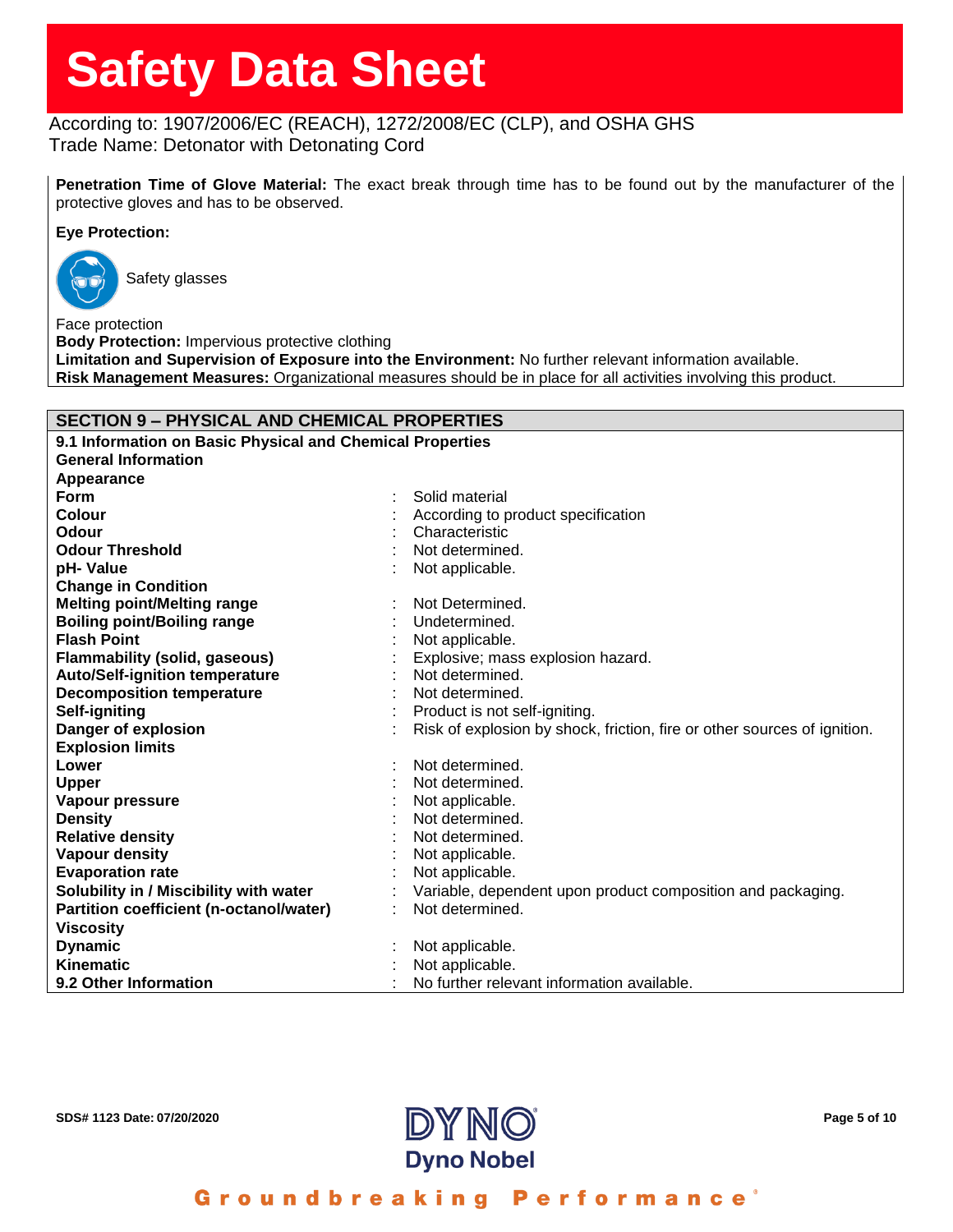According to: 1907/2006/EC (REACH), 1272/2008/EC (CLP), and OSHA GHS Trade Name: Detonator with Detonating Cord

# **SECTION 10 – STABILITY AND REACTIVITY**

**10.1 Reactivity:**

**10.2 Chemical Stability:**

**Thermal Decomposition / Conditions to be Avoided:** Keep away from heat/sparks/open flames/hot surfaces. - No smoking.

**10.3 Possibility of Hazardous Reactions:** Danger of explosion.

Toxic fumes may be released if heated above the decomposition point.

**10.4 Conditions to Avoid:** No further relevant information available.

**10.5 Incompatible Materials:** No further relevant information available.

**10.6 Hazardous Decomposition Products:** Carbon monoxide and carbon dioxide. Nitrogen oxides. Chlorine compounds.

### **SECTION 11 – TOXICOLOGICAL INFORMATION**

**11.1 Information on Toxicological Effects**

**Acute Toxicity:**

**LD/LC50 Values Relevant for Classification:** None.

**Primary irritant effect:**

**On the Skin:** Not a skin irritant in unused form. Vapors/particles from used product are possibly irritating to skin.

**On the Eye:** Not an eye irritant in unused form. Vapors/particles from used product are possibly irritating to eyes. **Sensitisation:** No sensitising effects known.

**Subacute to Chronic Toxicity:** No further relevant information available.

**Additional toxicological information:** The product shows the following dangers according to the calculation method of the General EU

Classification Guidelines for Preparations as issued in the latest version: Harmful

**Acute Effects (Acute toxicity, Irritation and Corrosivity):** Danger of blast or crush-type injuries.

Harmful if swallowed.

**Repeated dose toxicity:** No further relevant information available.

# **SECTION 12 – ECOLOGICAL INFORMATION**

**12.1 Toxicity**

**Aquatic Toxicity:** No further relevant information available.

**12.2 Persistence and Degradability:** No further relevant information available.

**12.3 Bioaccumulative Potential:** No further relevant information available.

**12.4 Mobility in Soil:** No further relevant information available.

#### **Additional Ecological Information**

**General Notes:** Water hazard class 1 (German Regulation) (Self-assessment): slightly hazardous for water Do not allow undiluted product or large quantities of it to reach ground water, water course or sewage system.

**12.5 Results of PBT and vPvB Assessment**

**PBT:** Not applicable.

**vPvB:** Not applicable.

**12.6 Other Adverse Effects:** No further relevant information available.

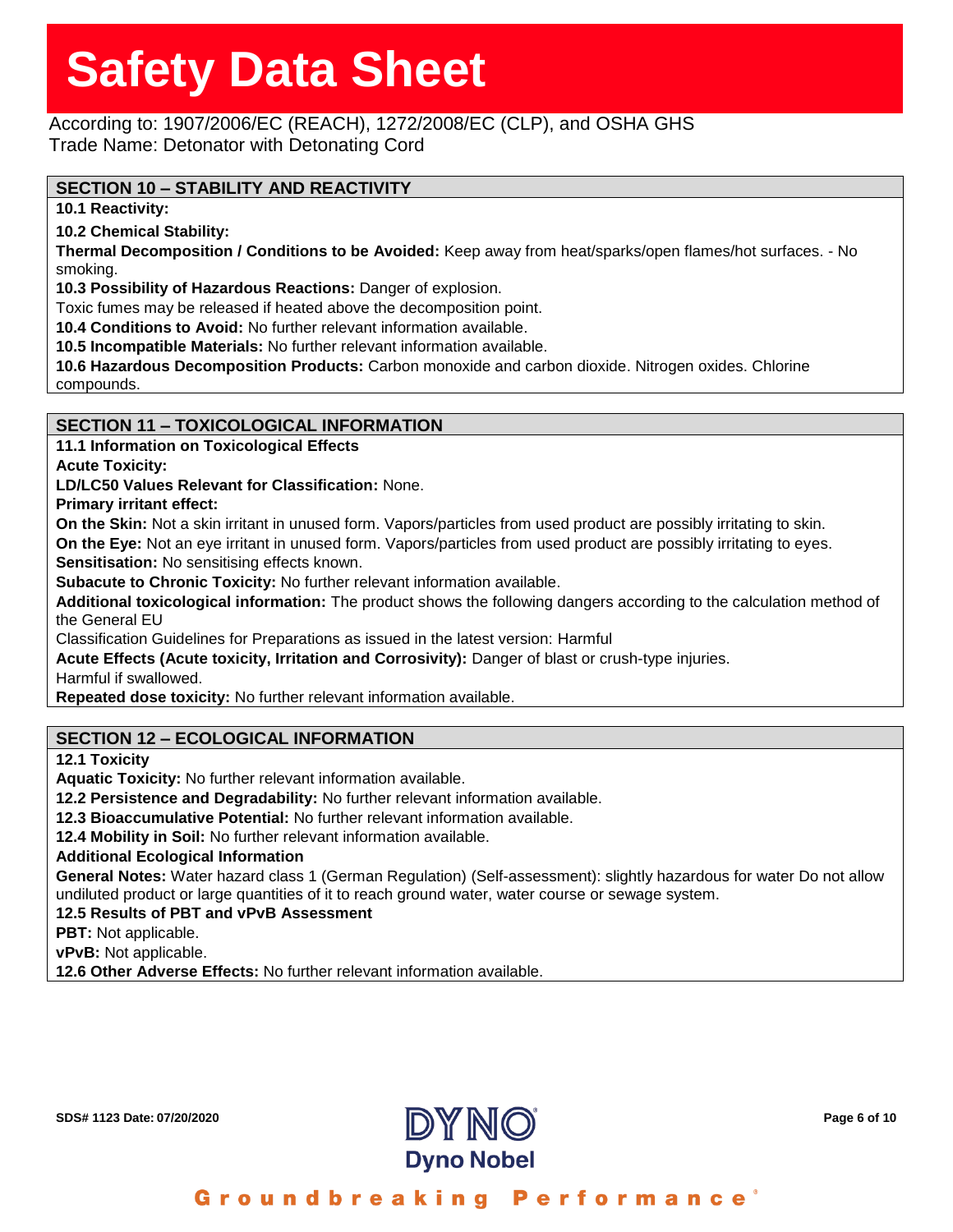#### According to: 1907/2006/EC (REACH), 1272/2008/EC (CLP), and OSHA GHS Trade Name: Detonator with Detonating Cord

### **SECTION 13 – DISPOSAL CONSIDERATIONS**

#### **13.1 Waste Treatment Methods:**

**Recommendation:** Must not be disposed together with household garbage. Do not allow product to reach sewage system. Damaged materials pose a danger to anyone in the immediate area; consult experts for disposal of damaged products.

The user of this material has the responsibility to dispose of unused material, residues and containers in compliance with all relevant local, state and federal laws and regulations regarding treatment, storage and disposal for hazardous and nonhazardous wastes. Residual materials should be treated as hazardous.

#### **Uncleaned Packaging:**

**Recommendation:** Disposal must be made according to official regulations.

| <b>SECTION 14 - TRANSPORT INFORMATION</b>          |                                           |  |  |  |  |  |
|----------------------------------------------------|-------------------------------------------|--|--|--|--|--|
| 14.1 UN-Number                                     |                                           |  |  |  |  |  |
| DOT, ADR, IMDG                                     | : UN0360                                  |  |  |  |  |  |
| <b>IATA</b>                                        | : FORBIDDEN                               |  |  |  |  |  |
| 14.2 UN Proper Shipping Name                       |                                           |  |  |  |  |  |
| <b>DOT, IMDG</b>                                   | : DETONATOR ASSEMBLIES, NON-ELECTRIC      |  |  |  |  |  |
| <b>ADR</b>                                         | : 0360 DETONATOR ASSEMBLIES, NON-ELECTRIC |  |  |  |  |  |
| <b>IATA</b>                                        | : FORBIDDEN                               |  |  |  |  |  |
| 14.3 Transport Hazard Class(es)                    |                                           |  |  |  |  |  |
| <b>DOT</b>                                         |                                           |  |  |  |  |  |
| <b>Class</b>                                       | : 1.1                                     |  |  |  |  |  |
| Label                                              | : 1.1                                     |  |  |  |  |  |
| ADR, IMDG                                          |                                           |  |  |  |  |  |
| <b>Class</b>                                       | $\therefore$ 1.1<br>$\mathbf{h}$          |  |  |  |  |  |
| Label                                              | : 1.1B                                    |  |  |  |  |  |
| <b>IATA</b>                                        |                                           |  |  |  |  |  |
| <b>Class</b>                                       | $:$ FORBIDDEN                             |  |  |  |  |  |
| <b>14.4 Packing Group</b>                          |                                           |  |  |  |  |  |
| DOT, ADR, IMDG                                     | : II                                      |  |  |  |  |  |
| <b>IATA</b>                                        | <b>FORBIDDEN</b>                          |  |  |  |  |  |
| <b>14.5 Environmental Hazards</b>                  |                                           |  |  |  |  |  |
| <b>Marine Pollutant</b>                            | : No                                      |  |  |  |  |  |
| <b>Special marking (IATA)</b>                      | : FORBIDDEN BY AIR.                       |  |  |  |  |  |
| 14.6 Special Precautions for User: Not applicable. |                                           |  |  |  |  |  |
| <b>EMS Number</b>                                  | $: F-B, S-X$                              |  |  |  |  |  |
| <b>Segregation groups</b>                          | : Perchlorates                            |  |  |  |  |  |
|                                                    |                                           |  |  |  |  |  |
|                                                    |                                           |  |  |  |  |  |

### **SECTION 15 – REGULATORY INFORMATION**

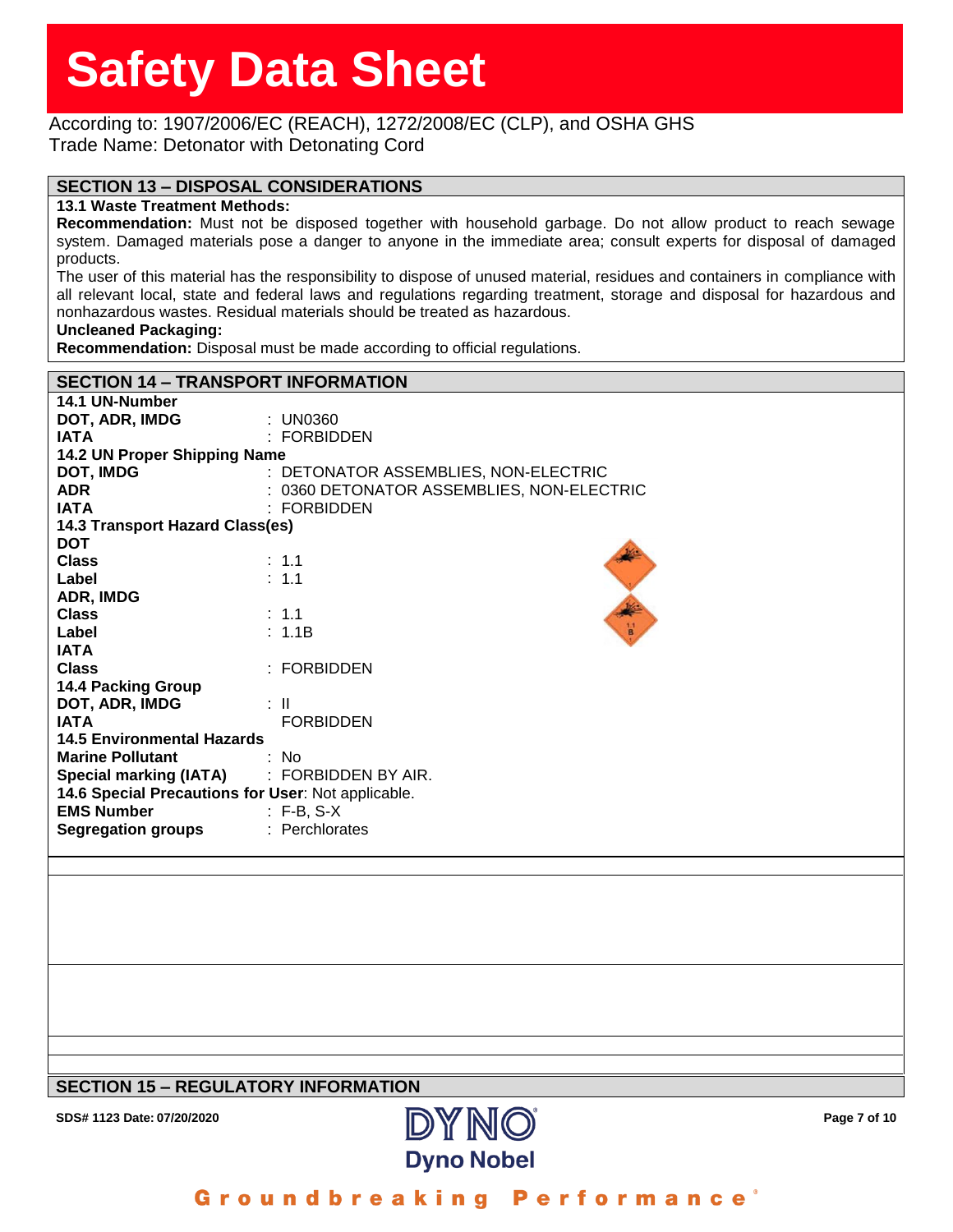# According to: 1907/2006/EC (REACH), 1272/2008/EC (CLP), and OSHA GHS Trade Name: Detonator with Detonating Cord

| <b>SARA</b>                         |                                                                                                                    |
|-------------------------------------|--------------------------------------------------------------------------------------------------------------------|
|                                     | <b>Section 355 (Extremely Hazardous Substances)</b>                                                                |
| None of the ingredients are listed. |                                                                                                                    |
|                                     | <b>Section 313 (Specific Toxic Chemical Listings)</b>                                                              |
| None of the ingredients are listed. |                                                                                                                    |
|                                     | <b>TSCA (Toxic Substances Control Act)</b>                                                                         |
| All ingredients are listed.         |                                                                                                                    |
|                                     | <b>Proposition 65 (California)</b>                                                                                 |
|                                     | <b>Chemicals known to cause cancer</b>                                                                             |
| None of the ingredients is listed.  |                                                                                                                    |
|                                     | Chemicals known to cause reproductive toxicity for females                                                         |
| None of the ingredients are listed. |                                                                                                                    |
|                                     | Chemicals known to cause reproductive toxicity for males                                                           |
| None of the ingredients are listed. |                                                                                                                    |
|                                     | Chemicals known to cause developmental toxicity                                                                    |
| None of the ingredients are listed. |                                                                                                                    |
| <b>Carcinogenic Categories</b>      |                                                                                                                    |
|                                     | <b>EPA (Environmental Protection Agency)</b>                                                                       |
| 7778-74-7                           | potassium perchlorate<br><b>NL</b>                                                                                 |
|                                     | IARC (International Agency for Research on Cancer)                                                                 |
| None of the ingredients are listed. |                                                                                                                    |
|                                     | TLV (Threshold Limit Value established by ACGIH)                                                                   |
| None of the ingredients are listed. |                                                                                                                    |
|                                     | NIOSH-Ca (National Institute for Occupational Safety and Health)                                                   |
| None of the ingredients are listed. |                                                                                                                    |
| Canada                              |                                                                                                                    |
|                                     | <b>Canadian Domestic Substances List (DSL)</b>                                                                     |
| All ingredients are listed.         |                                                                                                                    |
|                                     | Canadian Ingredient Disclosure list (limit 0.1%)                                                                   |
| None of the ingredients are listed. |                                                                                                                    |
|                                     | <b>Canadian Ingredient Disclosure list (limit 1%)</b>                                                              |
| None of the ingredients are listed. |                                                                                                                    |
|                                     | Other regulations, limitations and prohibitive regulations                                                         |
|                                     | This product has been classified in accordance with hazard criteria of the Controlled Products Regulations and the |
|                                     | SDS contains all the information required by the Controlled Products Regulations.                                  |
|                                     | Substances of very high concern (SVHC) according to REACH, Article 57                                              |
| None of the ingredients are listed. |                                                                                                                    |

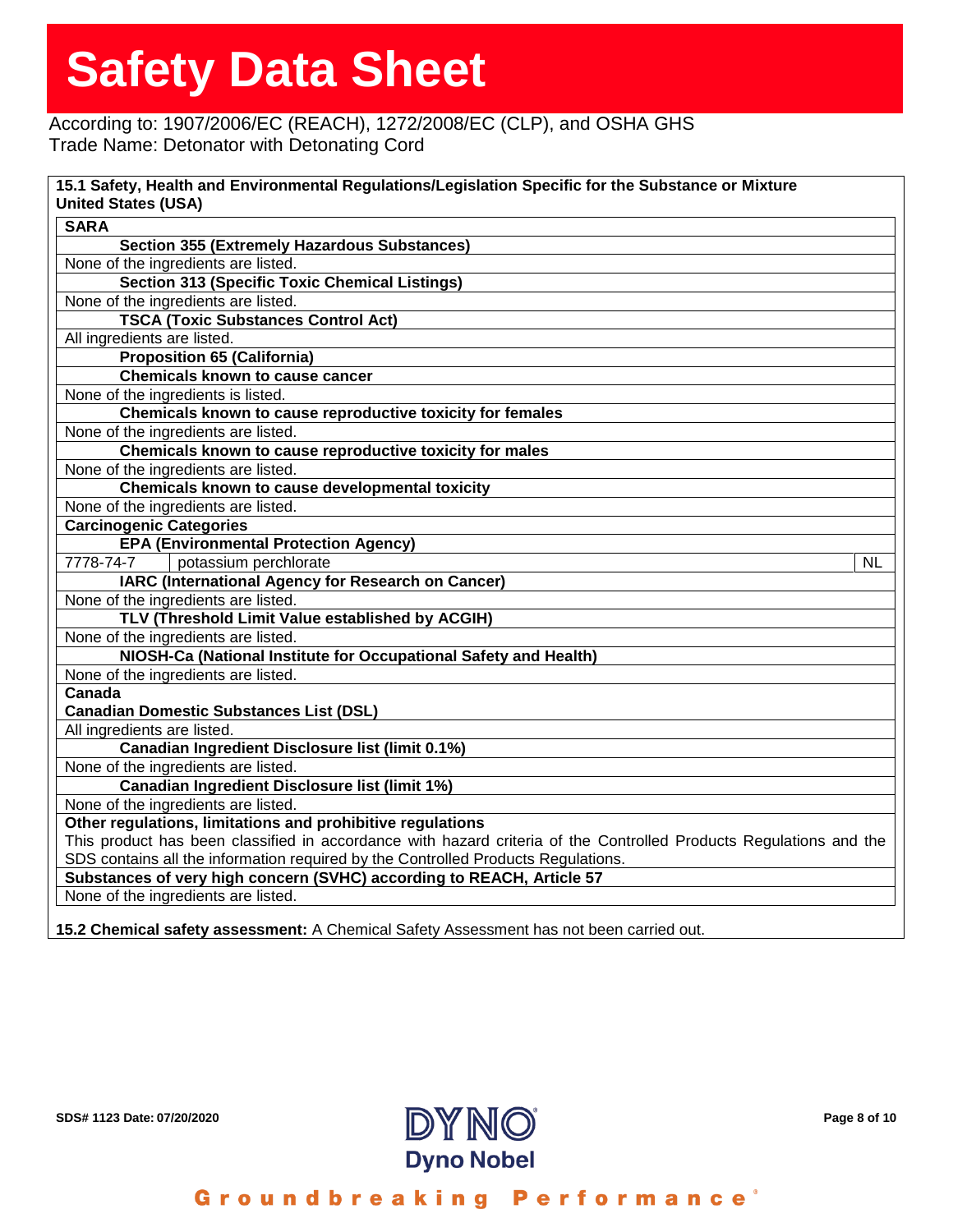# According to: 1907/2006/EC (REACH), 1272/2008/EC (CLP), and OSHA GHS Trade Name: Detonator with Detonating Cord

| <b>SECTION 16 - OTHER INFORMATION</b> |                                                                                                                                                                     |  |  |
|---------------------------------------|---------------------------------------------------------------------------------------------------------------------------------------------------------------------|--|--|
| <b>Revision Date</b>                  | : 01/06/2015                                                                                                                                                        |  |  |
| <b>Other Information</b>              | : This information is based on our present knowledge. However, this shall not<br>constitute a guarantee for any specific product features and shall not establish a |  |  |
|                                       | legally valid contractual relationship.                                                                                                                             |  |  |

#### **Relevant Phrases**

- H200 Unstable explosives.
- H271 May cause fire or explosion; strong oxidiser.
- H302 Harmful if swallowed.

#### **Abbreviations and acronyms:**

- ADR: Accord européen sur le transport des marchandises dangereuses par Route (European Agreement concerning the International Carriage of Dangerous Goods by Road)
- IMDG: International Maritime Code for Dangerous Goods
- DOT: US Department of Transportation
- IATA: International Air Transport Association
- GHS: Globally Harmonised System of Classification and Labelling of Chemicals
- ACGIH: American Conference of Governmental Industrial Hygienists
- EINECS: European Inventory of Existing Commercial Chemical Substances
- ELINCS: European List of Notified Chemical Substances
- CAS: Chemical Abstracts Service (division of the American Chemical Society)
- NFPA: National Fire Protection Association (USA)
- HMIS: Hazardous Materials Identification System (USA)
- WHMIS: Workplace Hazardous Materials Information System (Canada)
- DNEL: Derived No-Effect Level (REACH)
- PNEC: Predicted No-Effect Concentration (REACH)
- LC50: Lethal concentration, 50 percent
- LD50: Lethal dose, 50 percent
- Expl. 1.1: Explosives, Division 1.1
- Unst. Expl.: Explosives, Unstable explosives
- Ox. Sol. 1: Oxidising Solids, Hazard Category 1
- Acute Tox. 4: Acute toxicity, Hazard Category 4